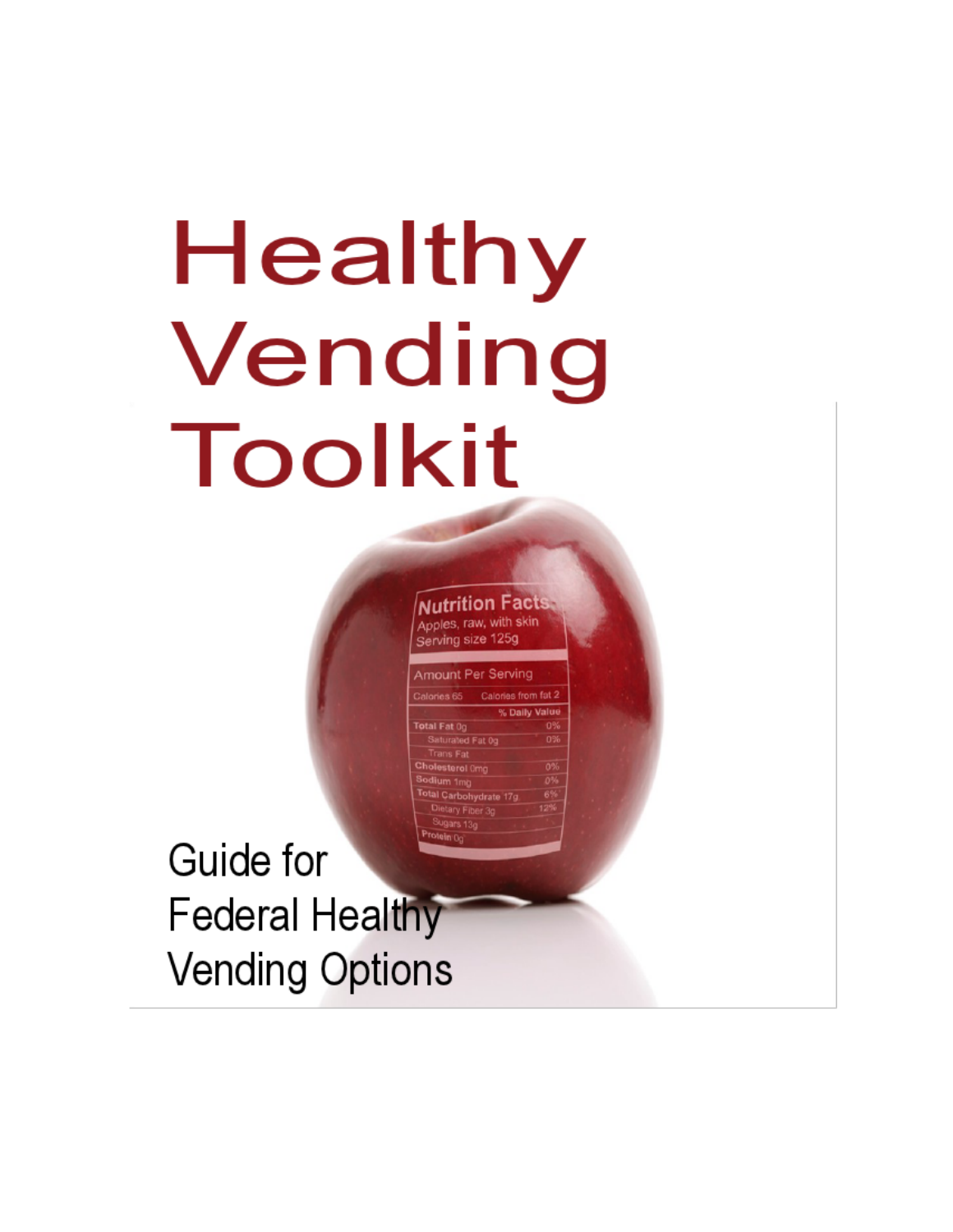# Healthy Vending Toolkit Guide for Federal Healthy Vending Options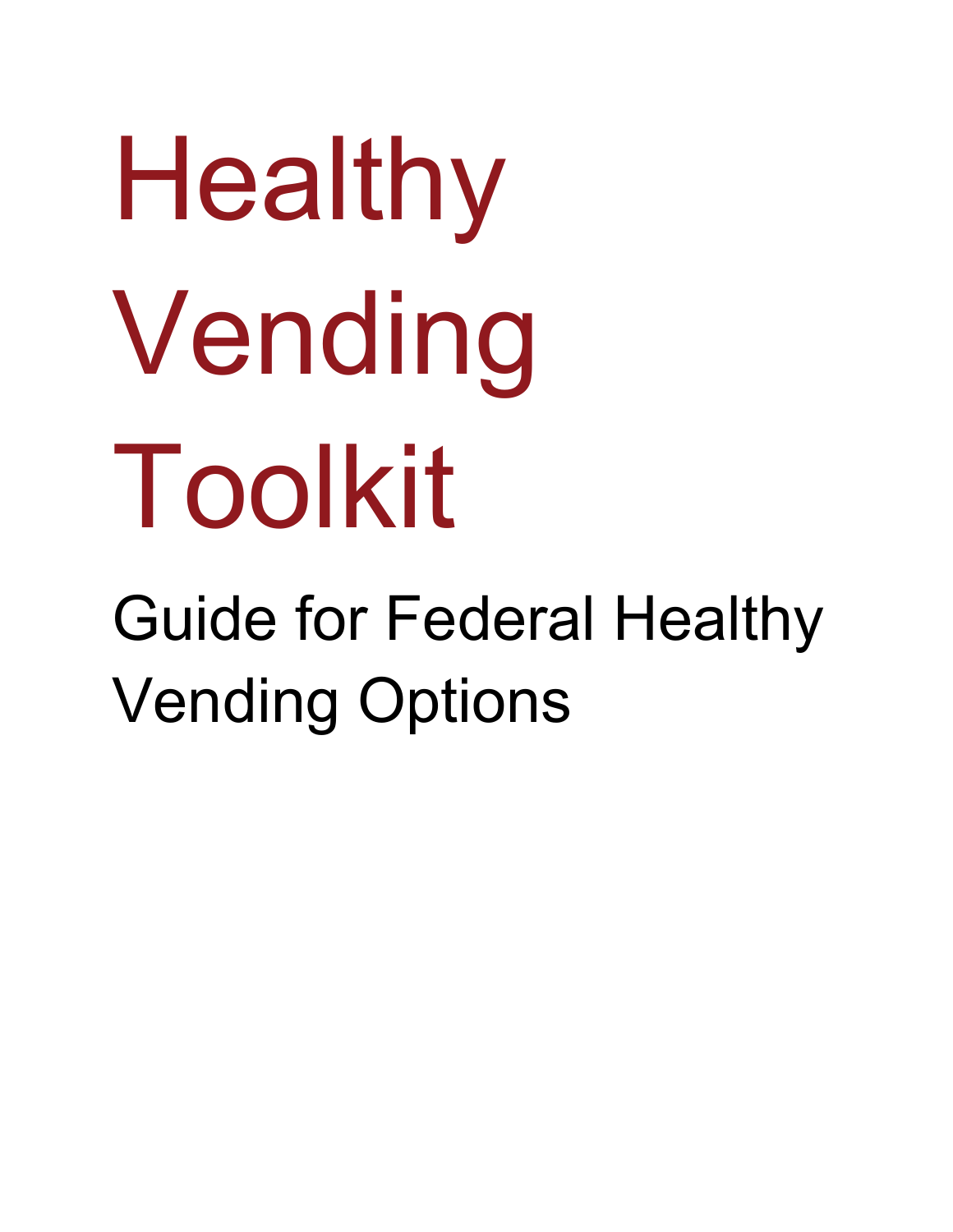### Introduction to Healthy Eating

### **What is "Healthy" eating?**

Simply put healthy eating emphasizes nutrient-dense foods and beverages, while limiting sodium, solid fats, added sugars, and refined grains.

The following guidelines were put together by the Health and Human Services (HHS) and the General Services Administration (GSA). The goal of the guidelines is to assist contractors in maximizing a healthier food service in vending machines for their customers.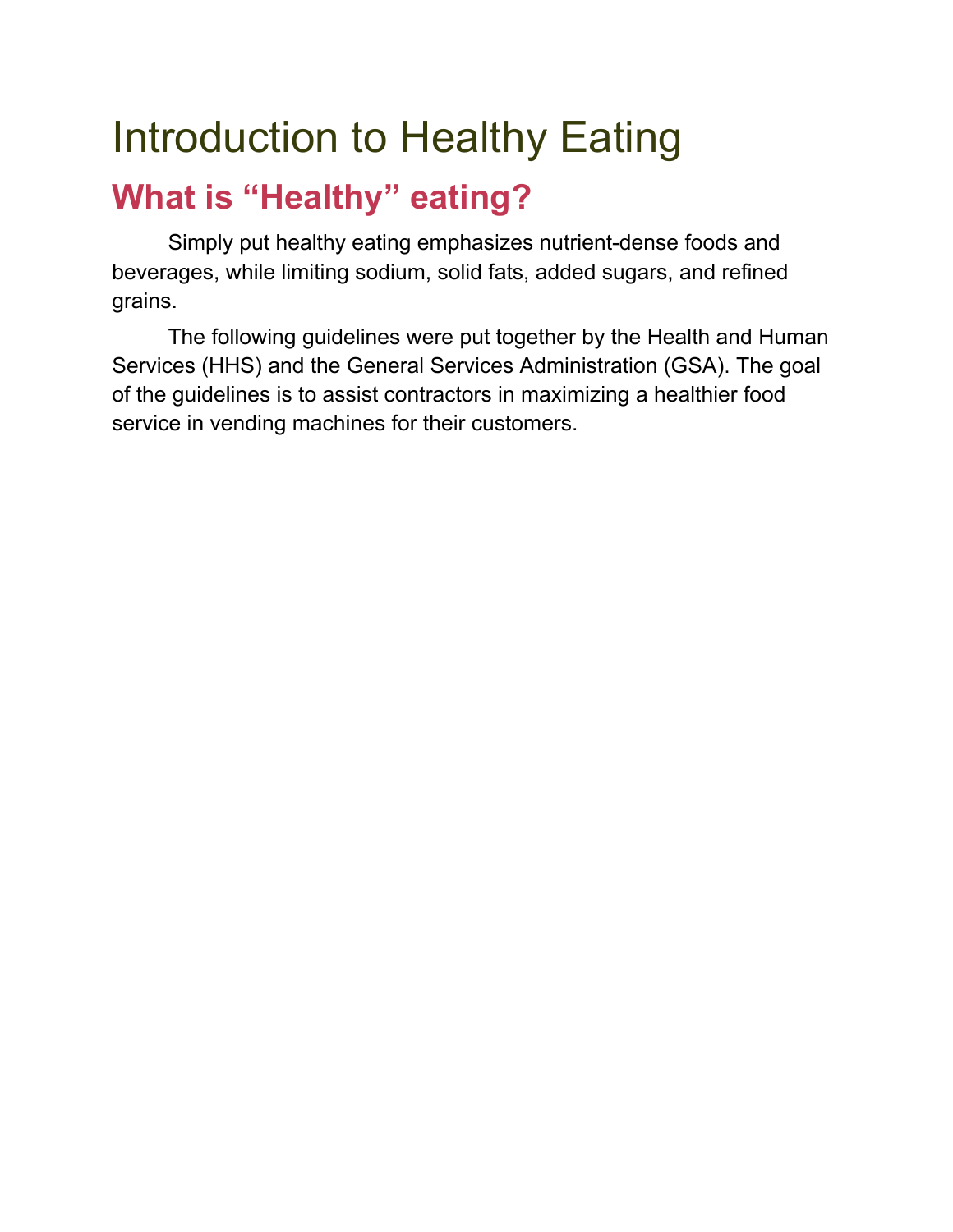### A Growing Demand for Healthier Food Options

The demand for healthier snack and beverage options in vending machines is growing. Many vending machines in schools, hospitals, and office buildings have switched to healthier snack and beverage alternatives to accommodate the growing demands and have seen positive results. "Over the last few years, vending machine sales of candy and salty snacks have fallen while sales of 'nutrition snacks' — a category that includes breakfast bars, granola bars, rice cakes and trail mix — have grown. In 2010 alone, nutrition snack sales increased 7.7% from 2009"2. According to the 2012 Snacking Consumer Trend Report, Technomic found that 40% of customers acknowledge they are snacking on healthier options more than they did two years ago4.

As of May 2011, Generation Y was 32.1% of the total workforce in the U.S. according to the catalyst5 and OPM estimates that by 2014, approximately 53% of permanent full-time Federal Employees will be eligible to retire, opening Federal employment opportunities to Generation Y talent. With the continual growth of Generation Y in the workforce, the demand for healthy vending has been increasing due to their healthier eating habits. According to Jean Twenge, author of Generation Me, Generation Y knows what they want, and particularly the foods they want to consume. This is exemplified in grocery stores by changes in labeling which now distinguishes food as locally produced, organic, kosher, halal, gluten-free etc.

"'We're at the beginning of a major movement in vending,' says Jolly Backer, founder of Fresh Healthy Vending, a San Diego startup that sells organic vending franchises. 'It's out with the junk food and in with the healthy food.'"1. Consumers are becoming more and more interested in healthy "In 2010 alone, nutrition snack sales increased 7.7% from 2009"2.

food options, especially since an increasing number of Americans are being diagnosed with many different ailments from not eating properly. "One-third of consumers now buy organic products monthly, according to the Organic Trade Association. But Backer expects "exponential" growth, mirroring that of the natural foods and organic industry" 1. Incorporating healthier food options into vending machines will expand the vending machine market to health conscious consumers.

Eric Berniker, vice president of marketing for Pirate Brands, has seen the rising demand for healthier snack options first hand with Pirate Brand products. "'It's becoming bigger and bigger every day,' says Eric Berniker, vice president of marketing for Pirate Brands, which makes the puffed snack Pirate's Booty. The Sea Cliff, N.Y., company's sales have already doubled to \$100 million since 2008 in part because Pirate's Booty is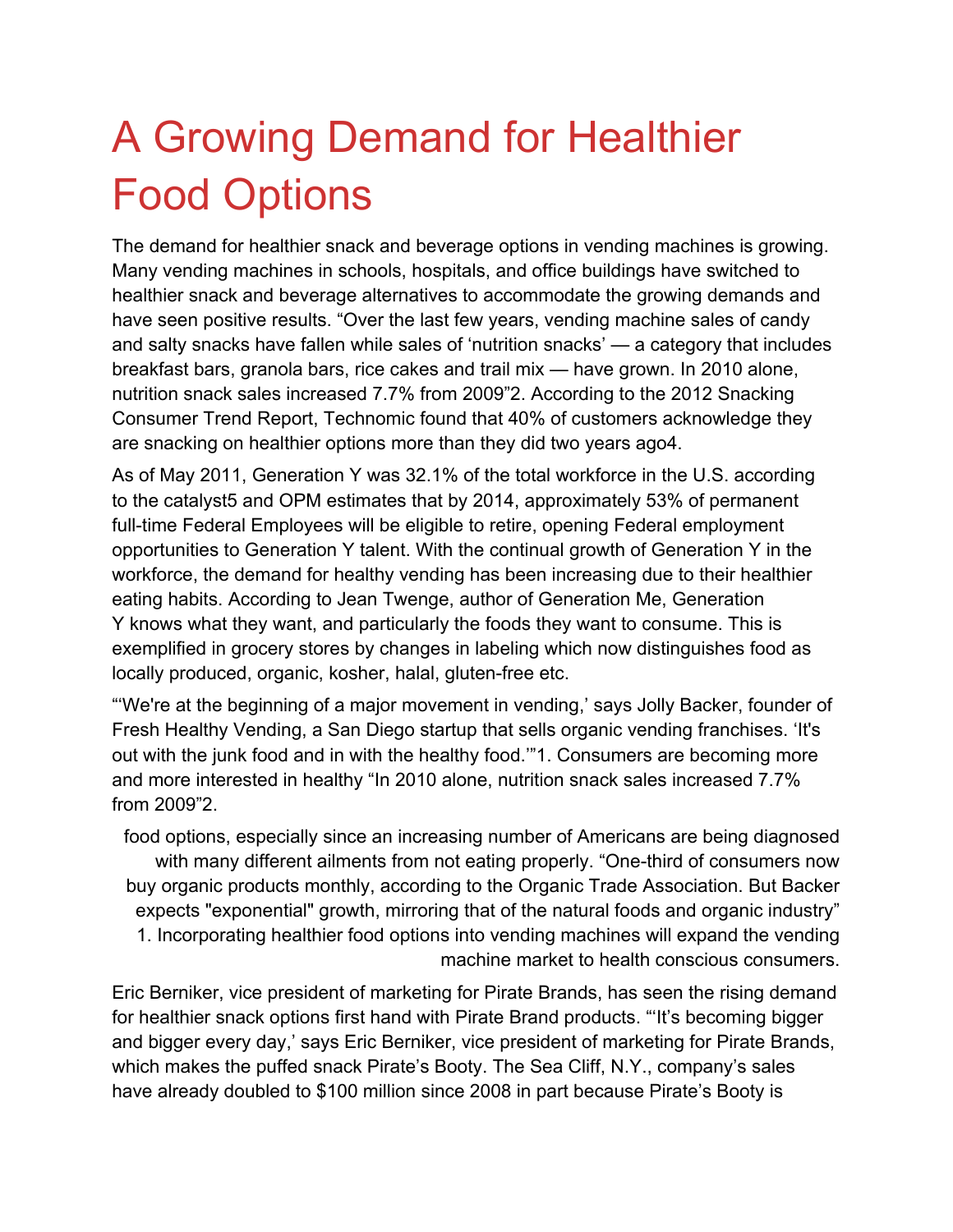allergy-friendly; it's gluten-free and nut-free"1. Pirate's Booty is already stocked in many of the local DC Metropolitan Area vending machines.

Many local vendors who have made the switch to healthier vending machine options recall a slight decline in sales at first, but an overall increase in sales over time. Incorporating healthier snacks and beverages into vending machine owners to capitalize on this growing trend of health conscious consumers.

### **As As As of of of May May May 2011 2011 2011 Generation Generation Generation Y Y Y was was was 32.1% 32.1% 32.1% of of of the the the total total total workforce workforce workforce**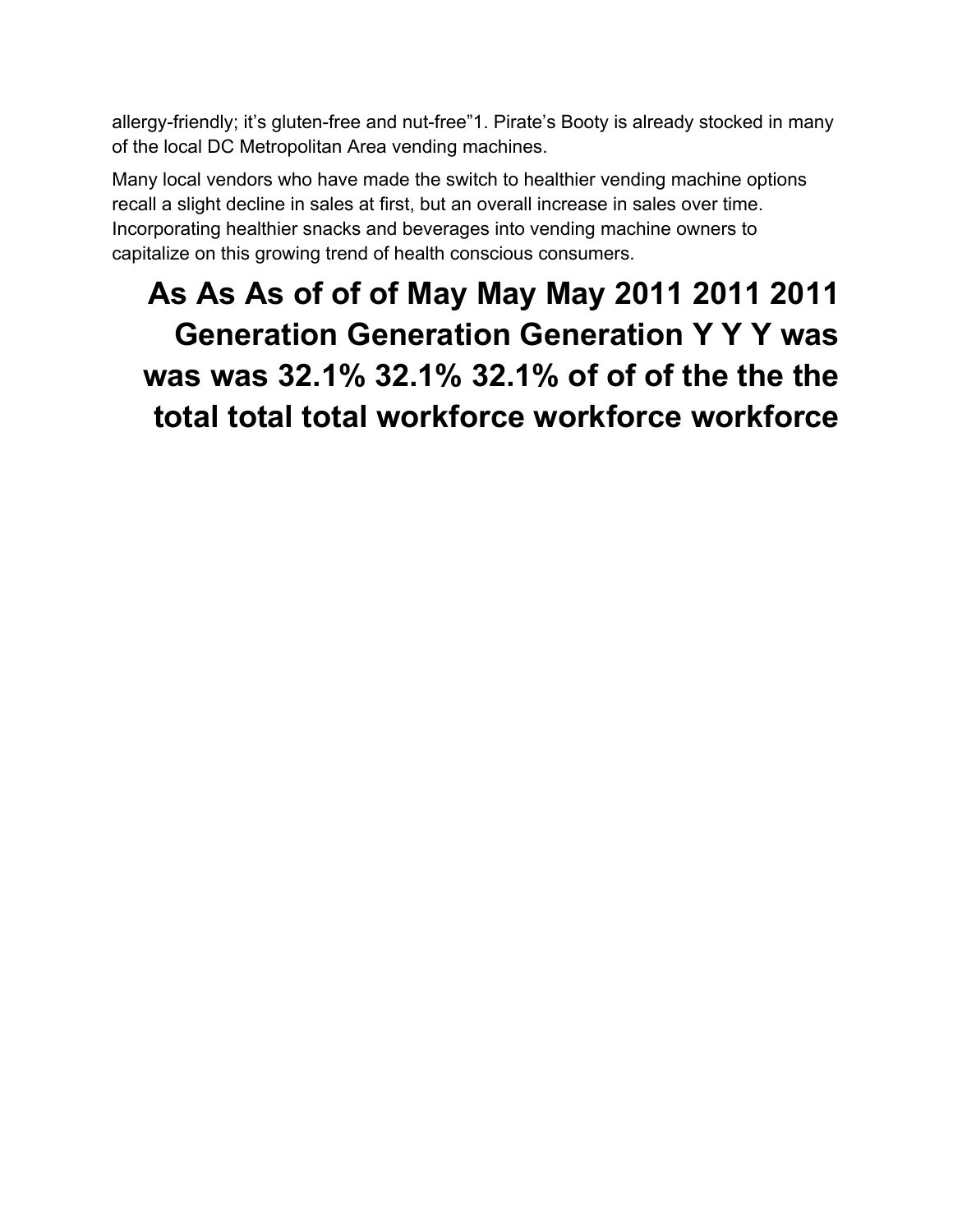### Healthy Guidelines for Vending **Operations**

#### **Snacks**

In order to meet the HHS/GSA guidelines all snacks, individual meal items and packaged food MUST CONTAIN 0 grams trans fat per serving as defined by FDA and must meet the below criteria for Sodium. In addition, at least 25% of all packaged food must meet the criteria listed below.

#### **Categories Sodium Calories Calories from Saturated Fat**

\* Excluding refrigerated meals \*\* Excluding nuts and seeds without added fats, oils, or caloric sweeteners \*\*\* Excluding nuts and seeds without added fats or oils \*\*\*\*Excluding fruits and vegetables without added caloric sweeteners

Calories from Sugars Snack Items ≤230 mg per

serving\* ≤200 per item\*\* ≤10%\*\*\* ≤35% of total weight\*\*\*\* Individual Meal Items ≤480 mg per serving At least 25% of Packaged Food ≤200 per item\*\* ≤10%\*\*\* ≤35% of total weight\*\*\*\*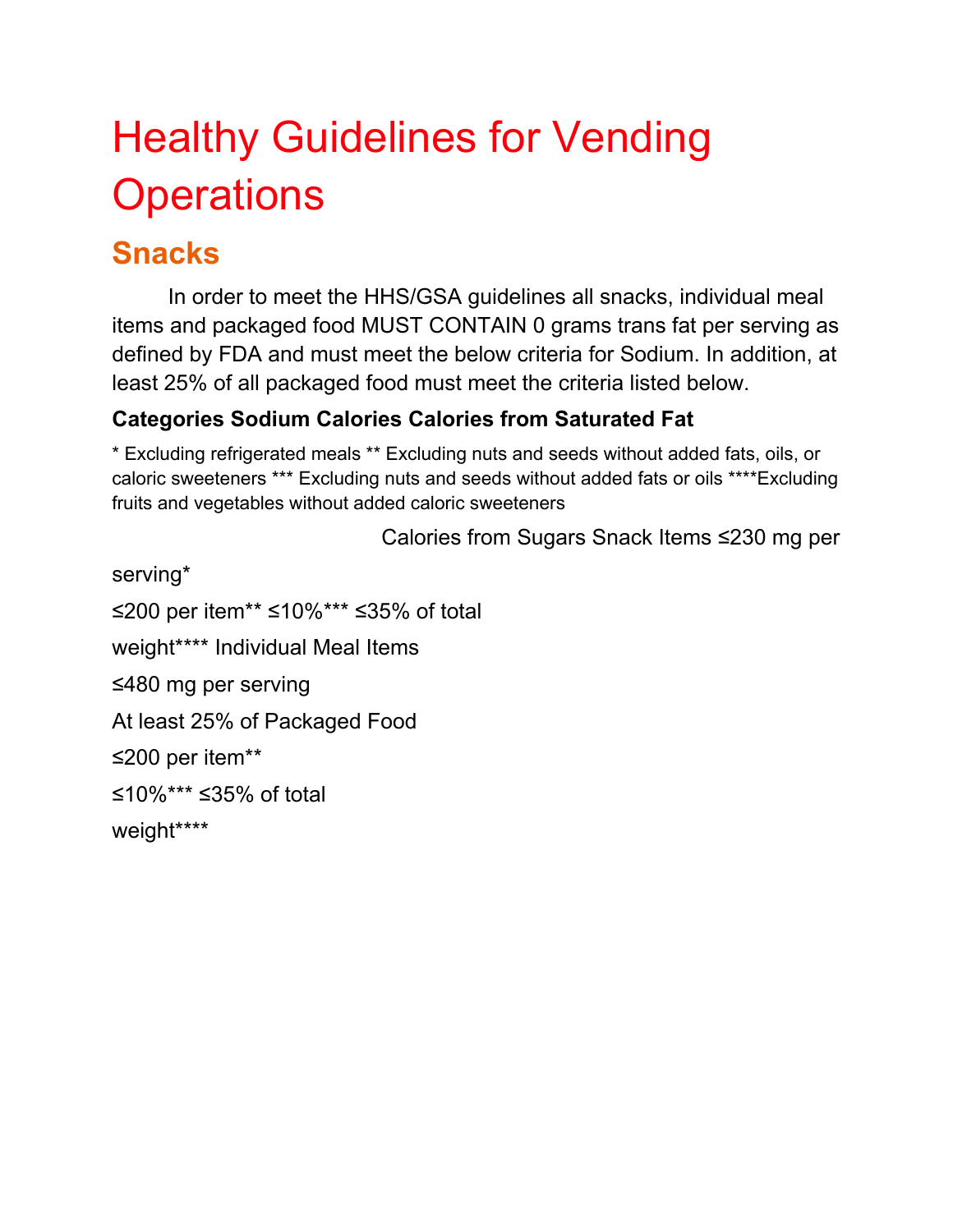### Healthy Guidelines for Vending **Operations**

#### **Categories Calories Sodium Dairy Type 100% Juice**

At least 50% of Available Beverage Choices (excluding 100% juice and unsweetened milk)

≤40 calories per serving

Milk 2%, 1%, and

non-fat Juice At least one with no

added caloric sweeteners

Vegetable Juice ≤230 mg per serv- ing

Beverages In order to meet HHS/GSA guidelines, beverages must meet the following criteria.

#### **Above Standards for Beverages**

For beverages with more than 40 calories per serving, only offer 12 oz or less (excluding unsweetened milk and 100% juice).

At least 75% of beverage choices (other than 100% juice and unsweetened milk) must contain ≤40 calories per serving.

a non-dairy, calcium-fortified beverage (such as soy or an almond beverage) that does not encompass more sugars, provides less than 5g total fat, and provides at least the same amount of protein and calcium as milk.

Offer at least one low sodium vegetable juice (≤140 mg sodium per 8 oz).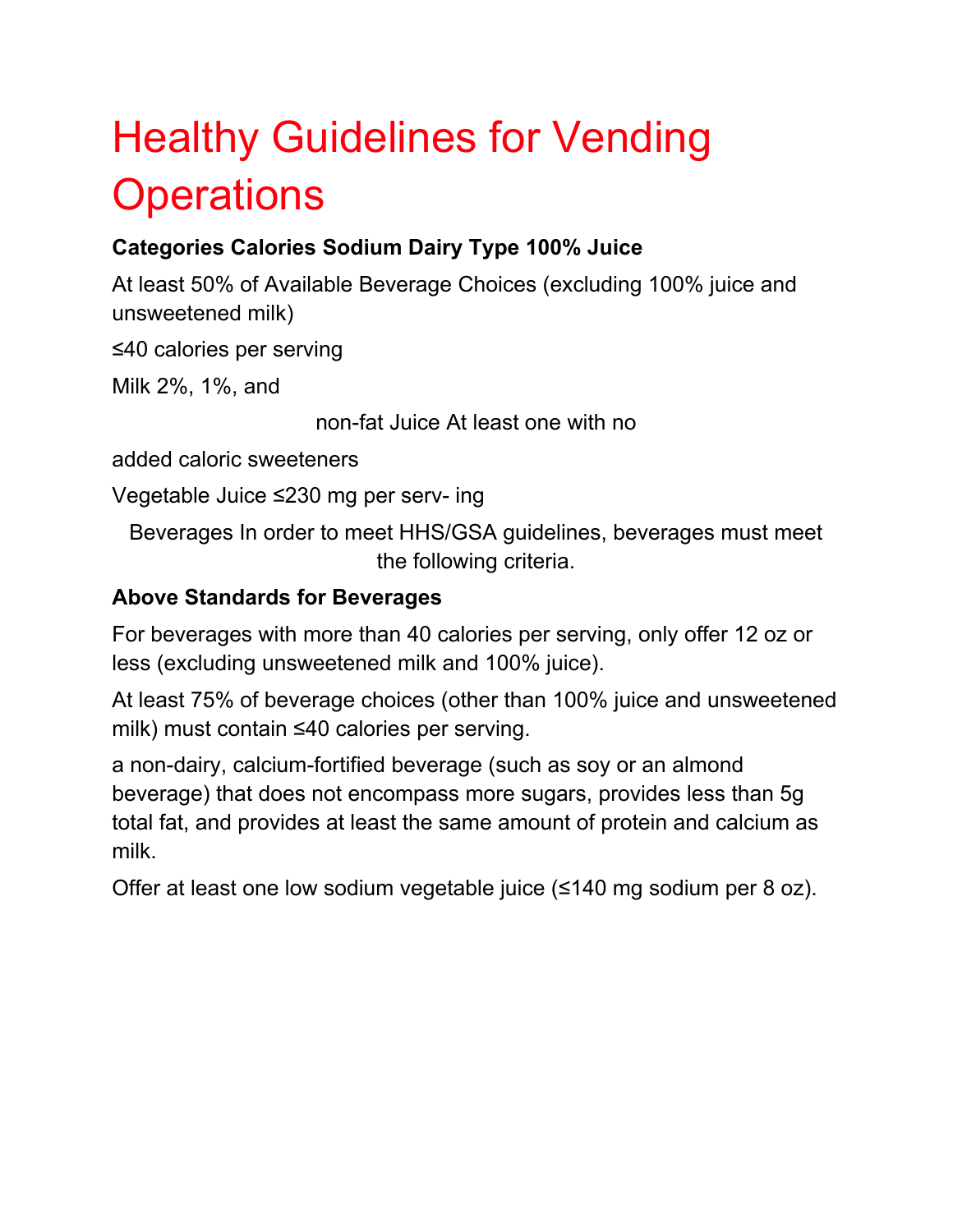### Best Practices and Vendor Concerns

After meeting with Federal vending machine owners in the DC area, it is apparent that there are apprehensions towards incorporating more healthy options in vending machines. This section addresses general concerns with healthy vending and provides necessary tools for a successful transition to healthier food options.

#### *Concern: When introducing new healthy products there is the risk that the sales rebate number will not be reached.*

*Best practice: Move healthier products to eye level and top sellers to the bottom row. Items such as Snickers and other candy bars will sell regardless of where they are placed. Use prime spots for items that you are trying to introduce.* 

#### *Concern: Consumers will go to a nearby convenience store instead of vending machines to purchase items if prices are too high or when cash is required.*

*Best practice: Provide customers with the option to use credit cards. Studies show that people are more likely to purchase items when they can use their credit card even at higher prices.* 

*Also utilize glass front machines for beverages. Glass front machines allow people to see what they are buying, giving them confidence in their purchase. These machines provide a shopping experience similar to a convenience store.* 

#### *Concern: What healthy items will my customers like?*

*Best practice: Reach out to customers and allow them to give you feedback on the items you're providing. Supply feedback cards on the side of your machine to determine what items they like and what else they would like to have offered. Additionally, schedule time to provide a taste test for customers. This will give you direct feedback on items and there is a better chance a customer will buy a healthier product.* 

#### *Concern: Healthier food products have a shorter shelf life and will require more monitoring.*

*Best Practice: Get your customers interested from the beginning. Hosting a sampling session in the building is a great way to build interest in the healthier items. It also increases the chances of customers buying the items since they know what they're getting and what it tastes like.* 

*Another best practice is to adopt remote monitoring practices. Today, technology allows vending machine operators to electronically track and monitor the stock of items in their machines. The technology allows vendors to track product flow and measure the consumption of each product offered. Valuable product data collected through remote monitoring can be used to improve product sales and track the best (and worst) selling products for future reference.* 

*Concern: Once I go over 25% healthy items in my machine I begin to see a drop in sales.*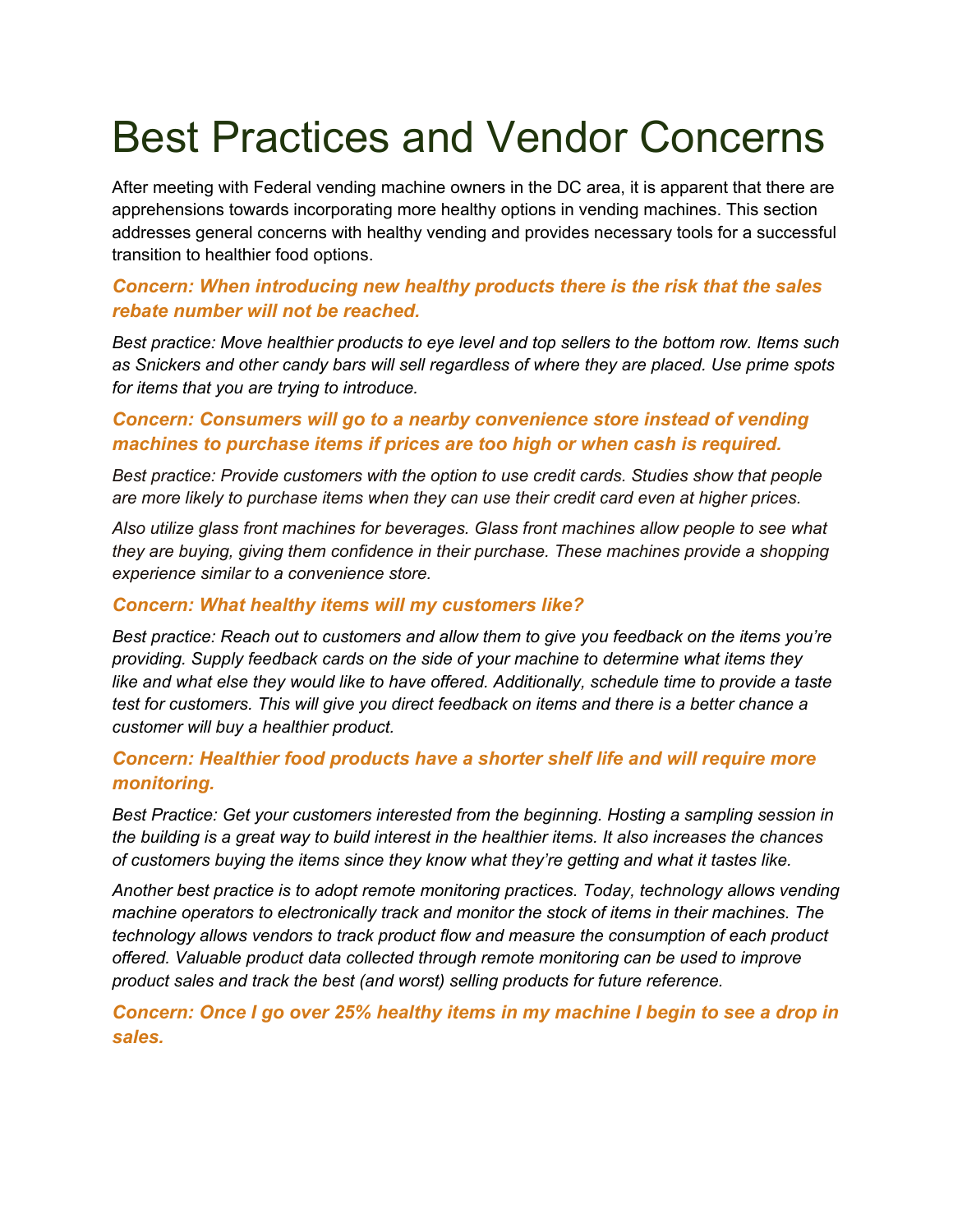*Best Practice: Although there may be an initial drop in sales, vendors who have switched to healthier options saw an increase in sales over time. Providing healthier options may open the market to a new demographic of healthy eaters.*